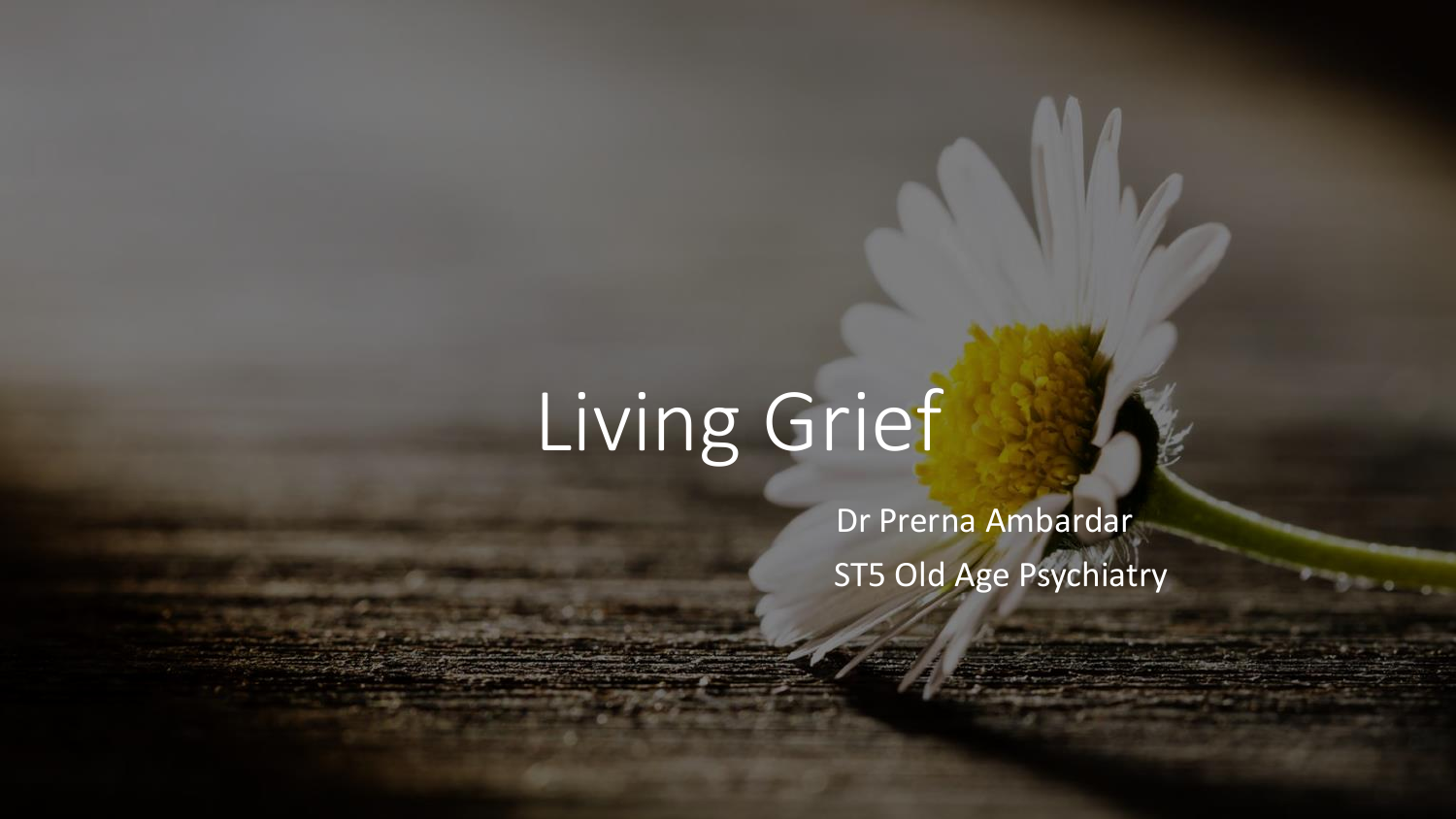• Eighty year old lady seen in 2019

• Concerns over poor memory

• Progressive decline in Cognitive functioning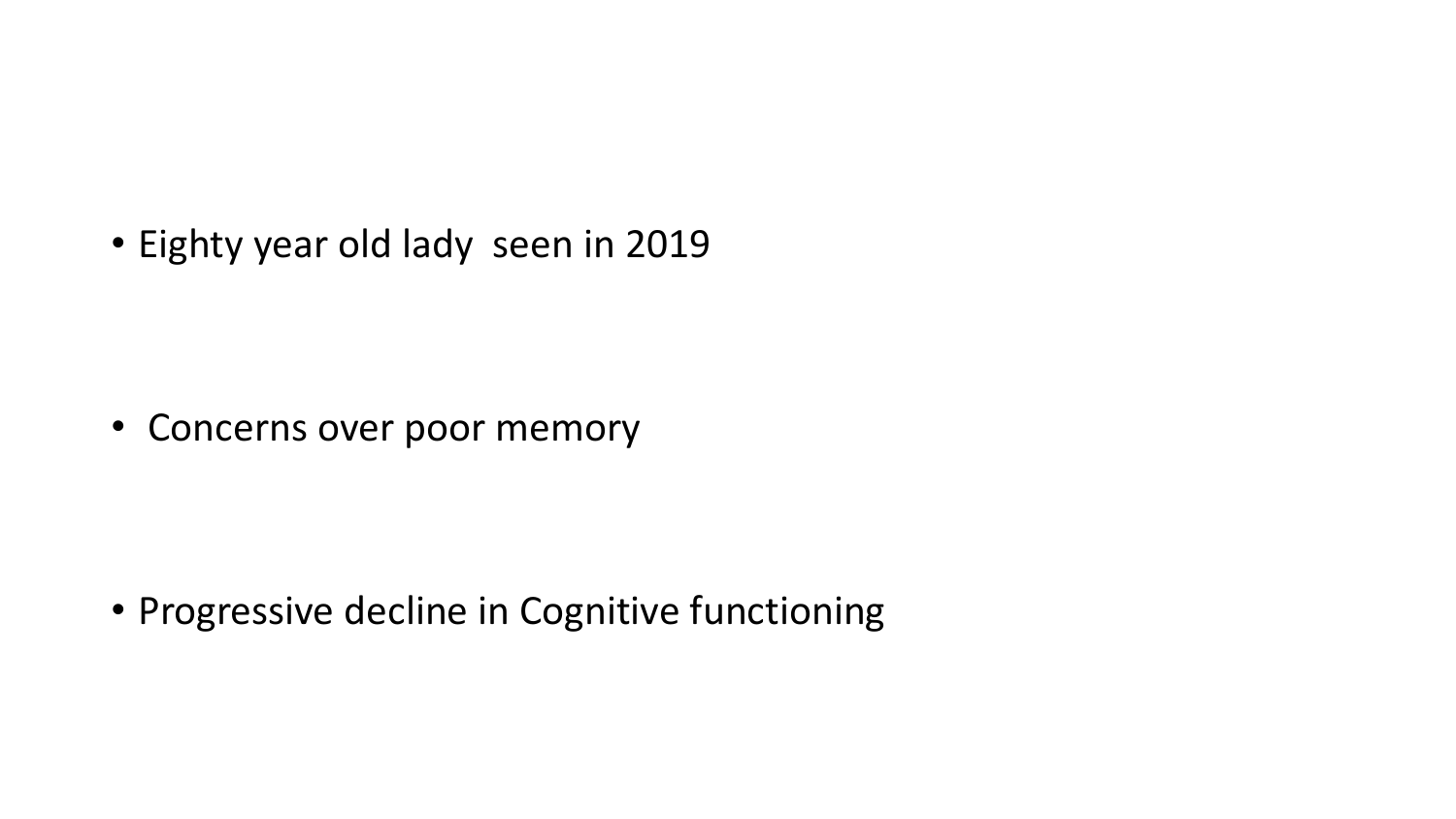• Poor at remembering days ,dates and messages.

• Variable at remembering day to day events with family and friends.

• Repetitive in conversation within a few minutes.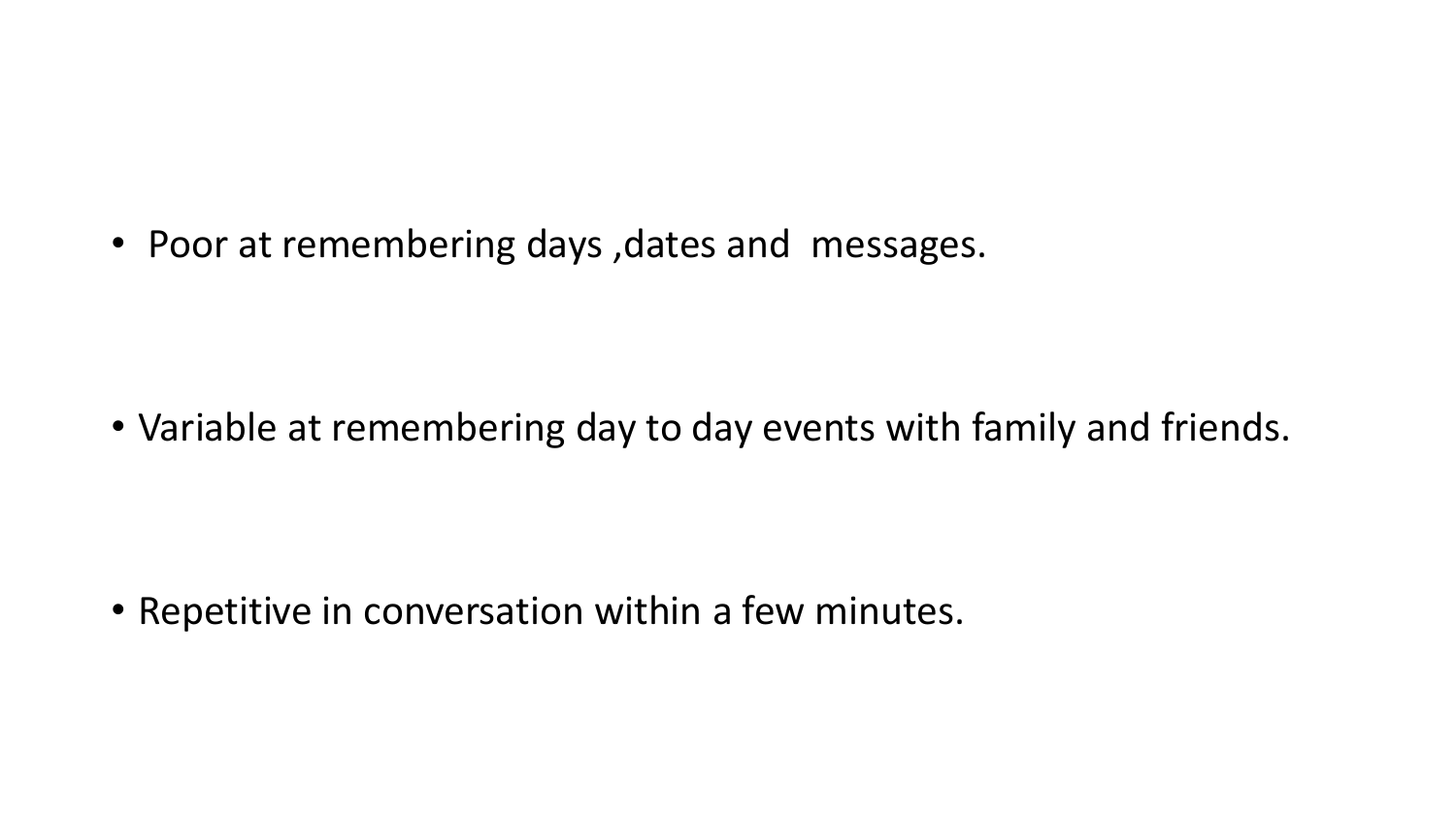- Daughter Concerned
- Feels her mother has short and long term memory impairment.
- Difficulty concentrating.
- Medication was put in a blister pack but forgetting to take it. Her daughter now prompts this on a daily basis .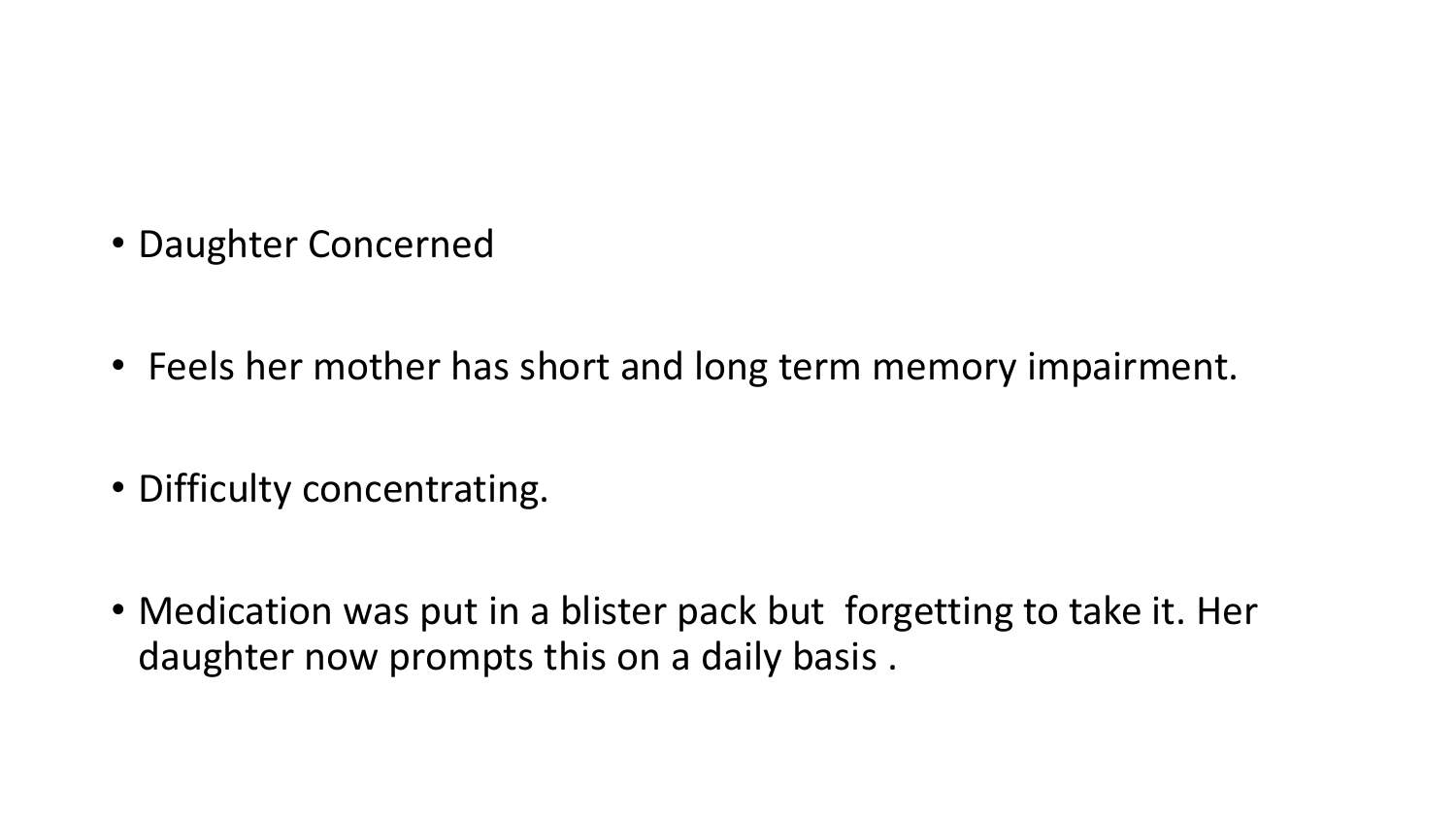- Getting mixed up with paying her bills .
- Forgetting her bank PIN .
- Her daughter has power of attorney.
- Daughter has taken over her mother's finances in the past two years.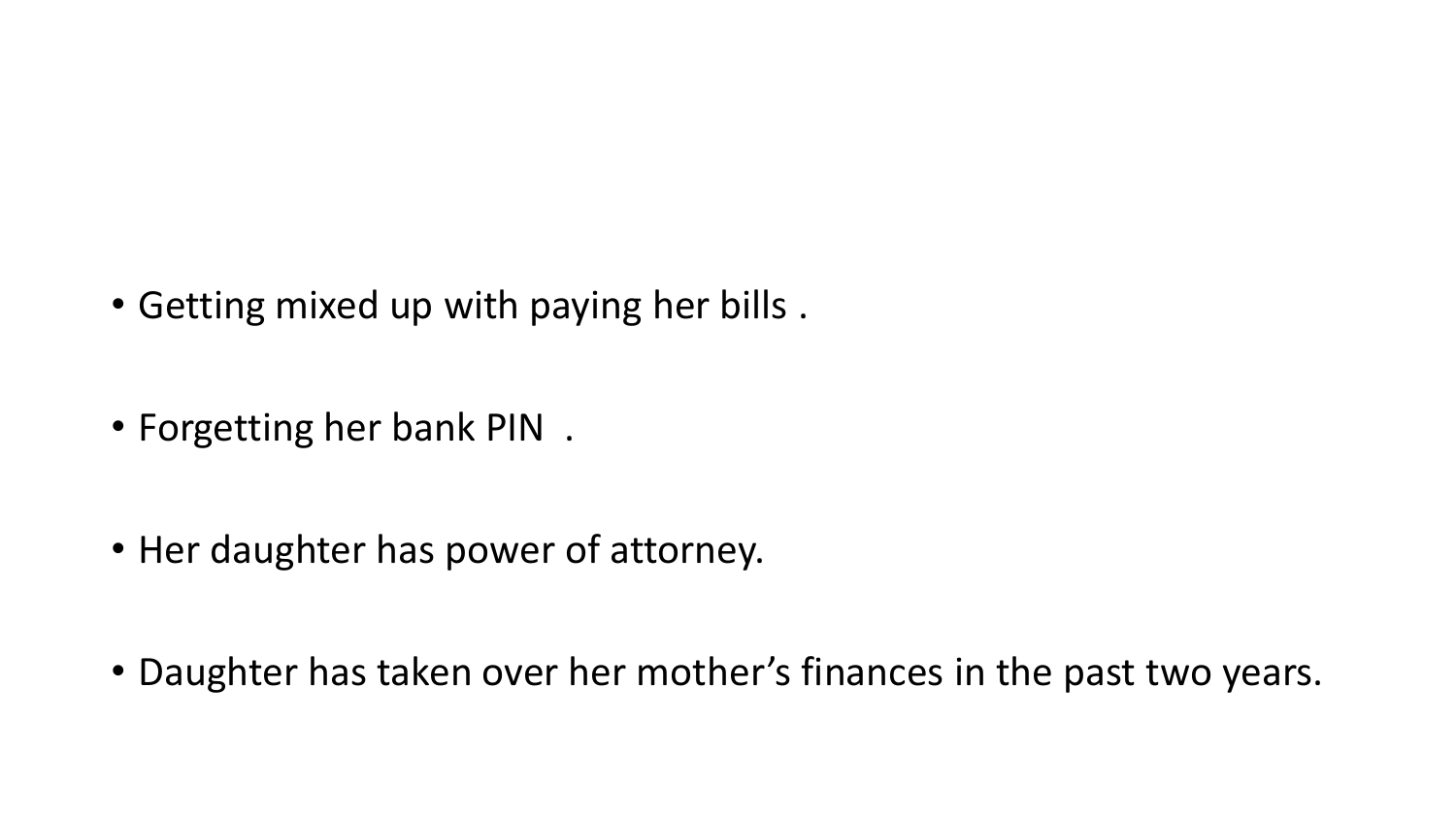- Needs help from her daughter with washing and dressing.
- Pt. has not cooked for two years .
- Her family do all the cleaning and shopping.
- She is never out on her own.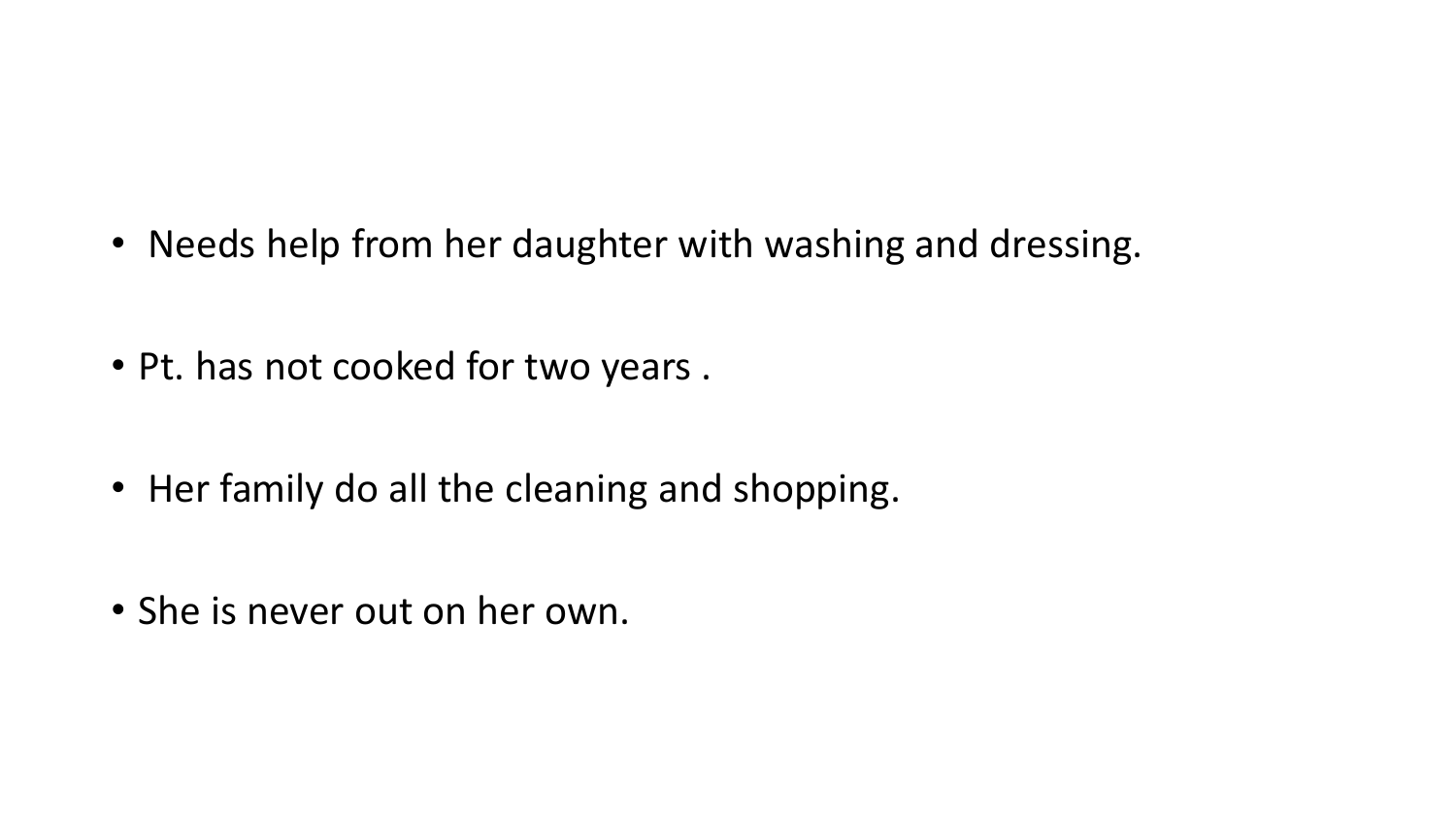- Pt. herself was relatively unconcerned about her cognition.
- Her mobility has declined .
- Now has a stair lift in place which she can forget how to use.

• She is physically frail and prone to falls but no Parkinsonism of note.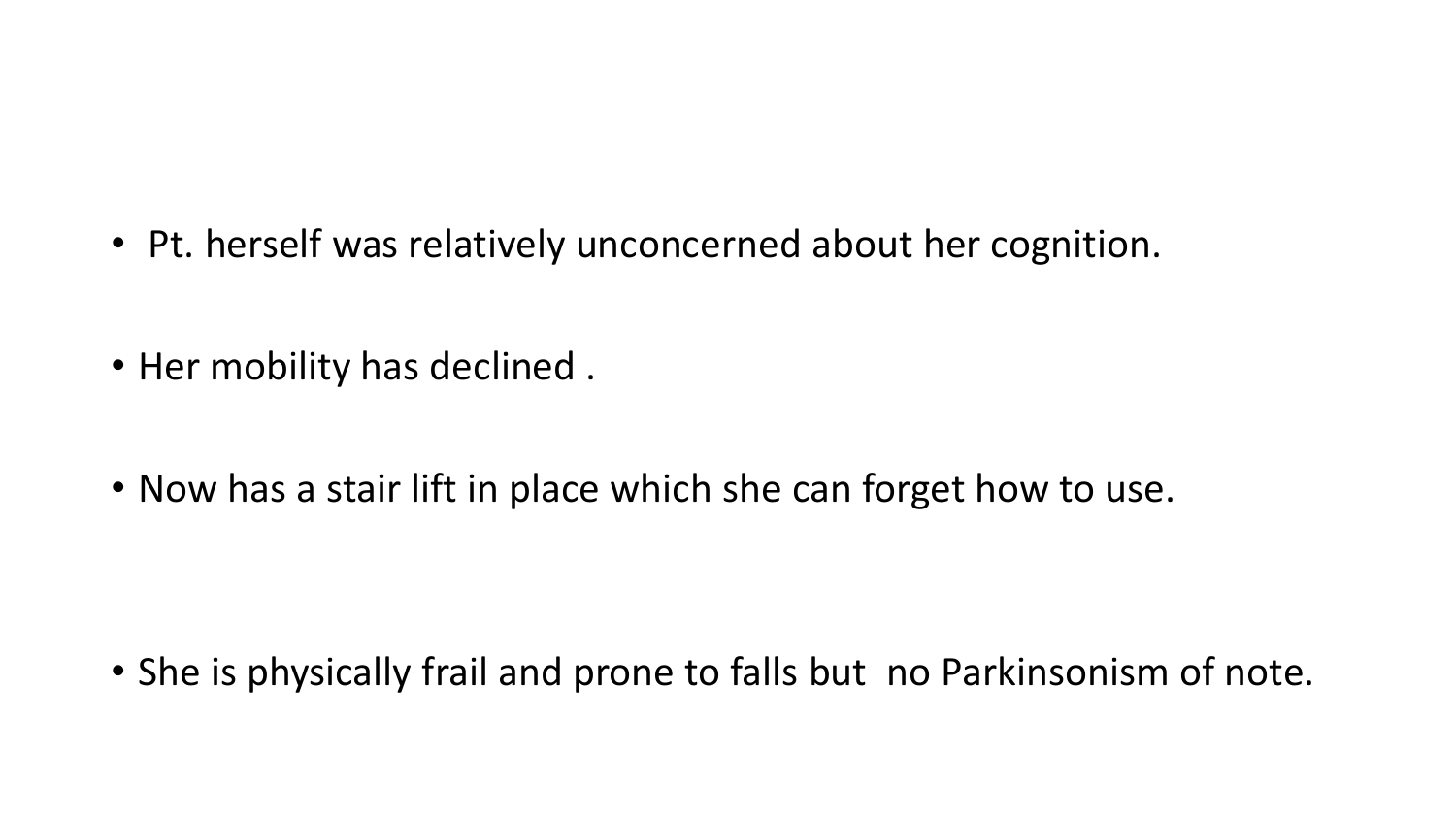• She can use a phone appropriately but not a mobile.

• She is a non-driver.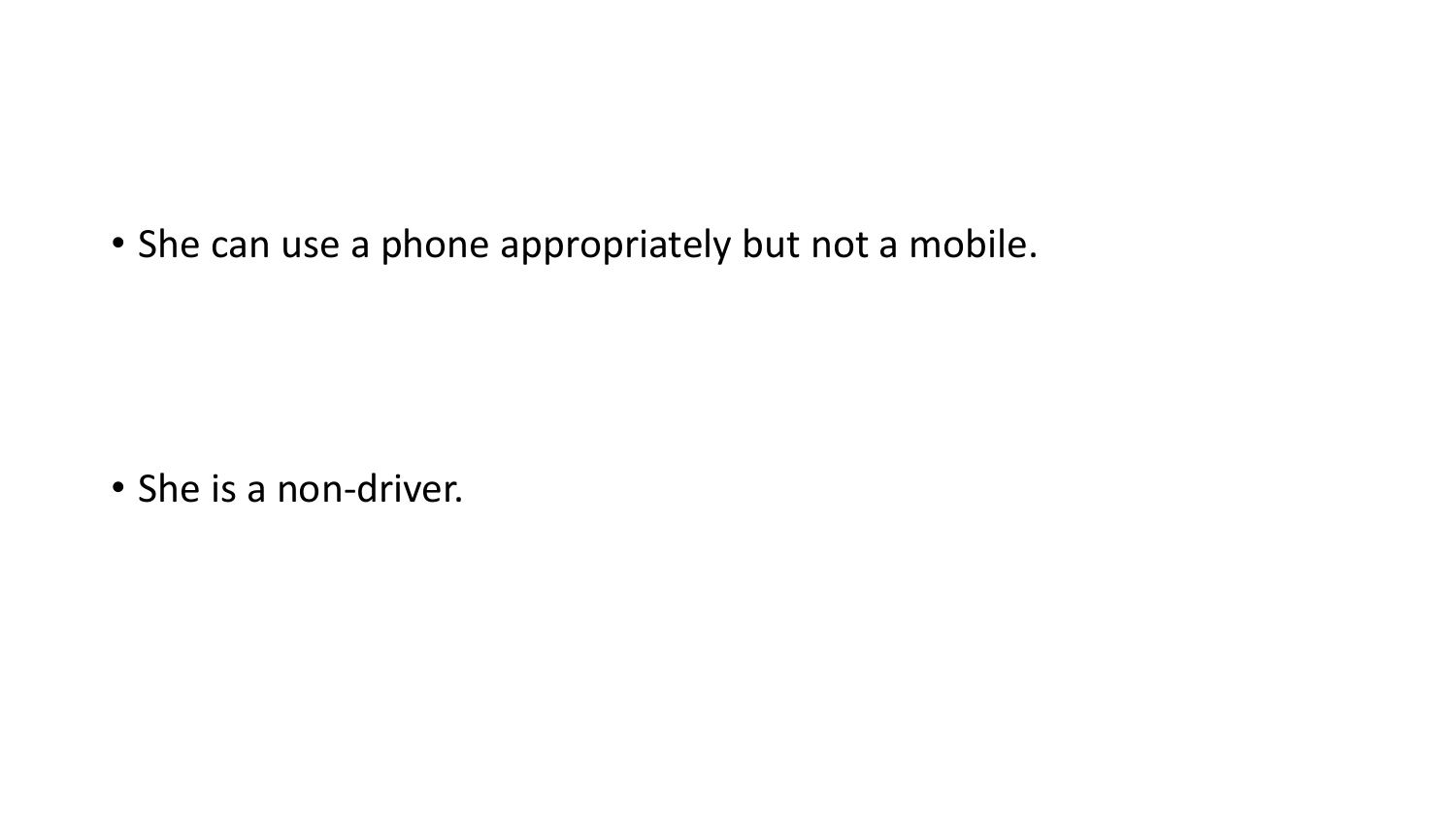# Medication

- Insulin.
- Strivit-D3.
- Citalopram 20mgs od.
- Isosorbide
- Risedronate.
- Pantoprazole.
- Aspirin.
- GTN spray.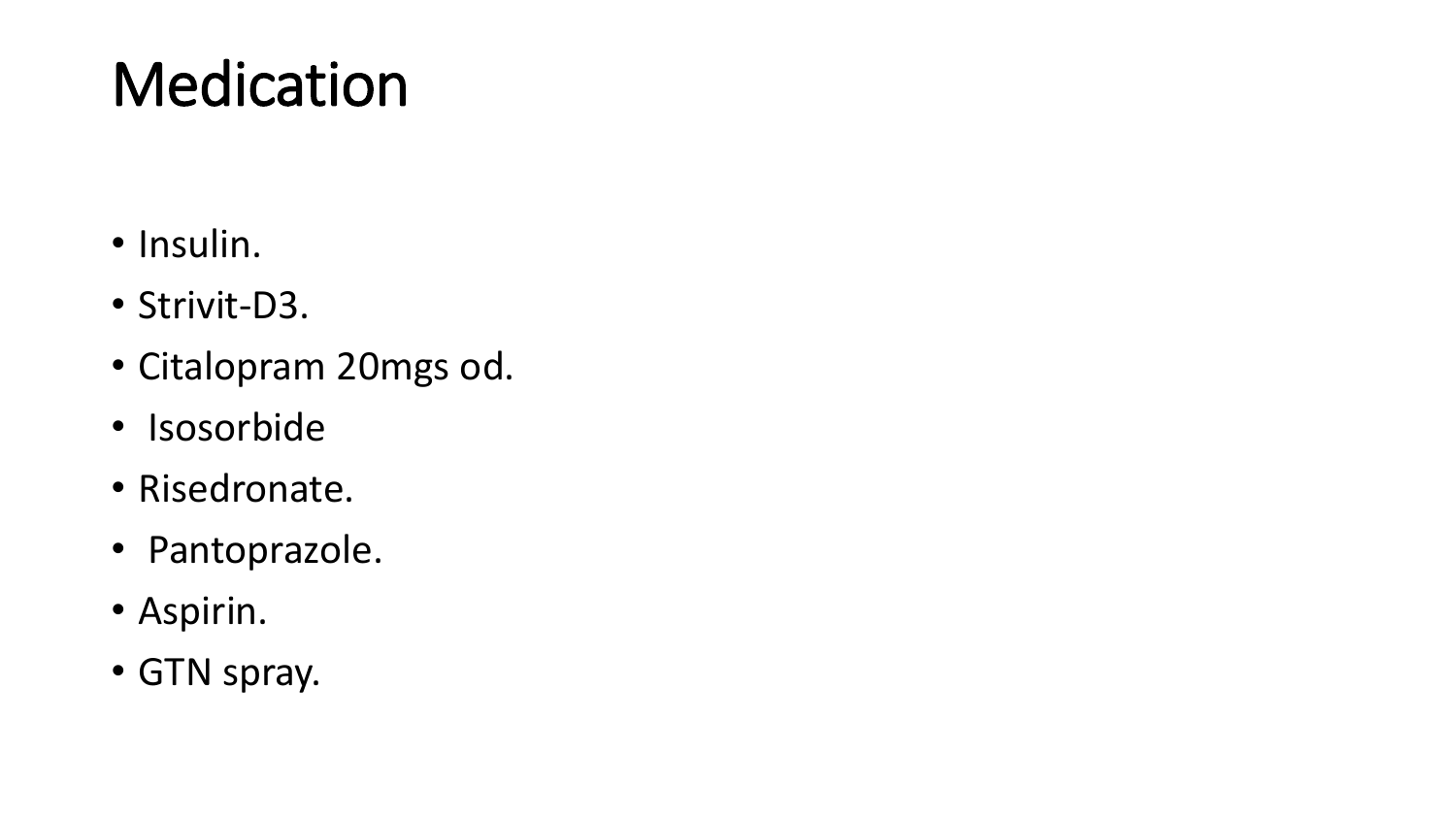# Past Medical History

- Chronic Kidney Disease stage 3.
- Gallstones.
- Type II diabetes on insulin.
- Glaucoma.
- TIA 2001 and 1998.
- Irritable Bowel Syndrome.
- Hypertension.
- Angina.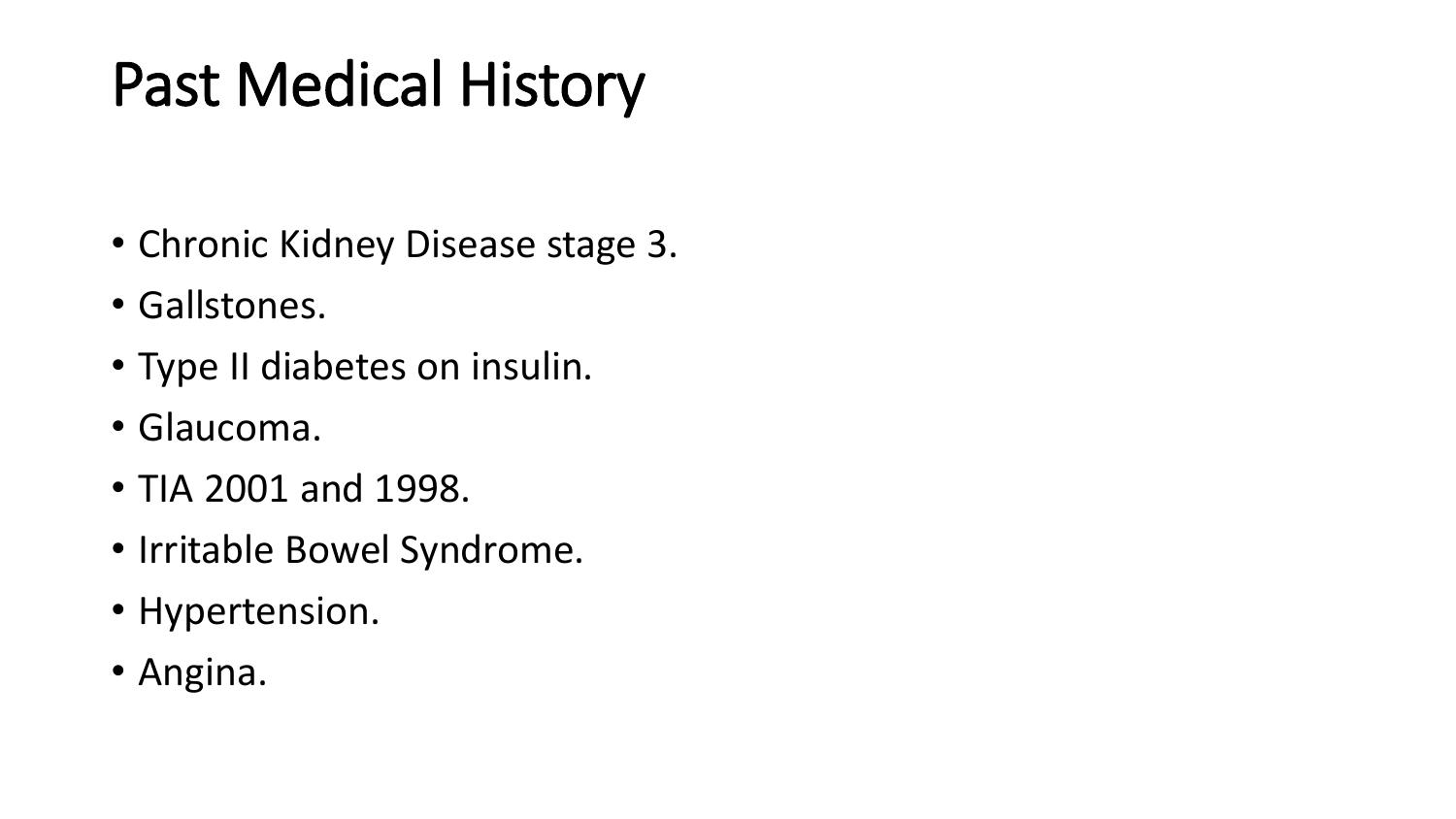#### Family History

• Sister has memory problems but further details are unclear.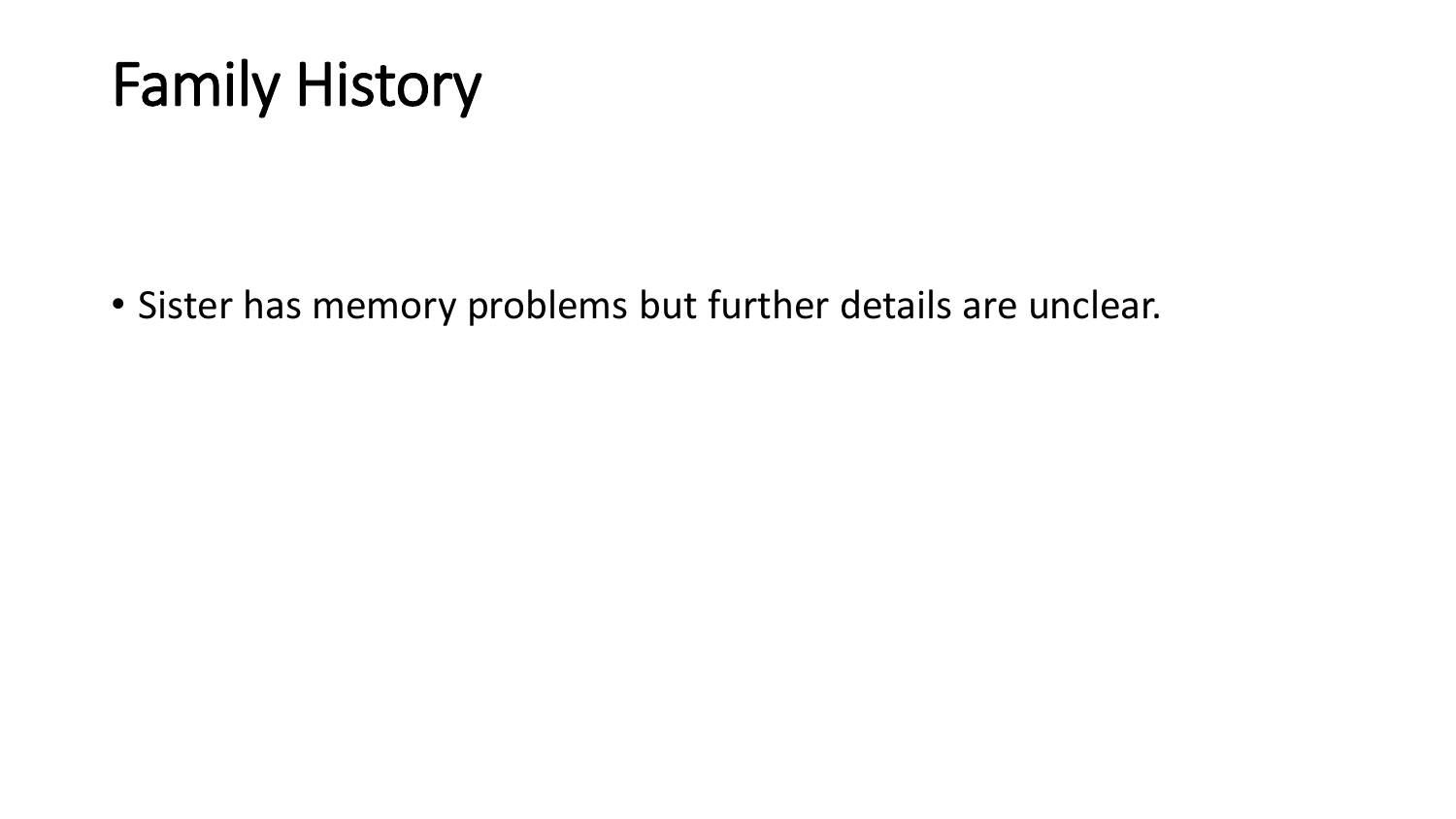# Personal and Social History

- Left school at age sixteen and was a cook.
- She did struggle to recall her personal history.
- She divorced many years ago.
- She had four children but a son died in October 2018.
- The daughter moved in the house after her son's death and has remained there since.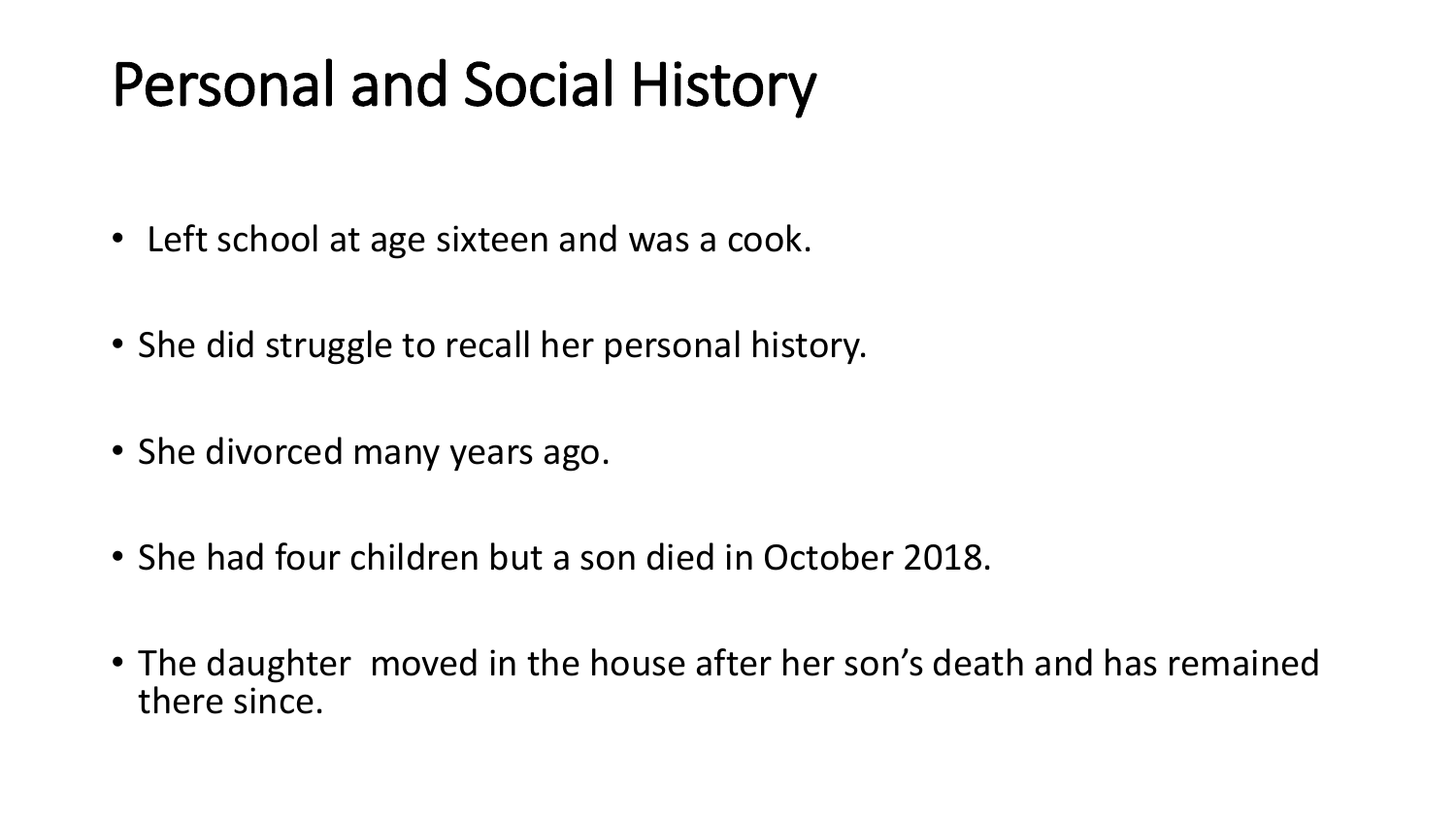• Daughter provides 24 hour support for her mother.

• Pt is a non-smoker and non-drinker.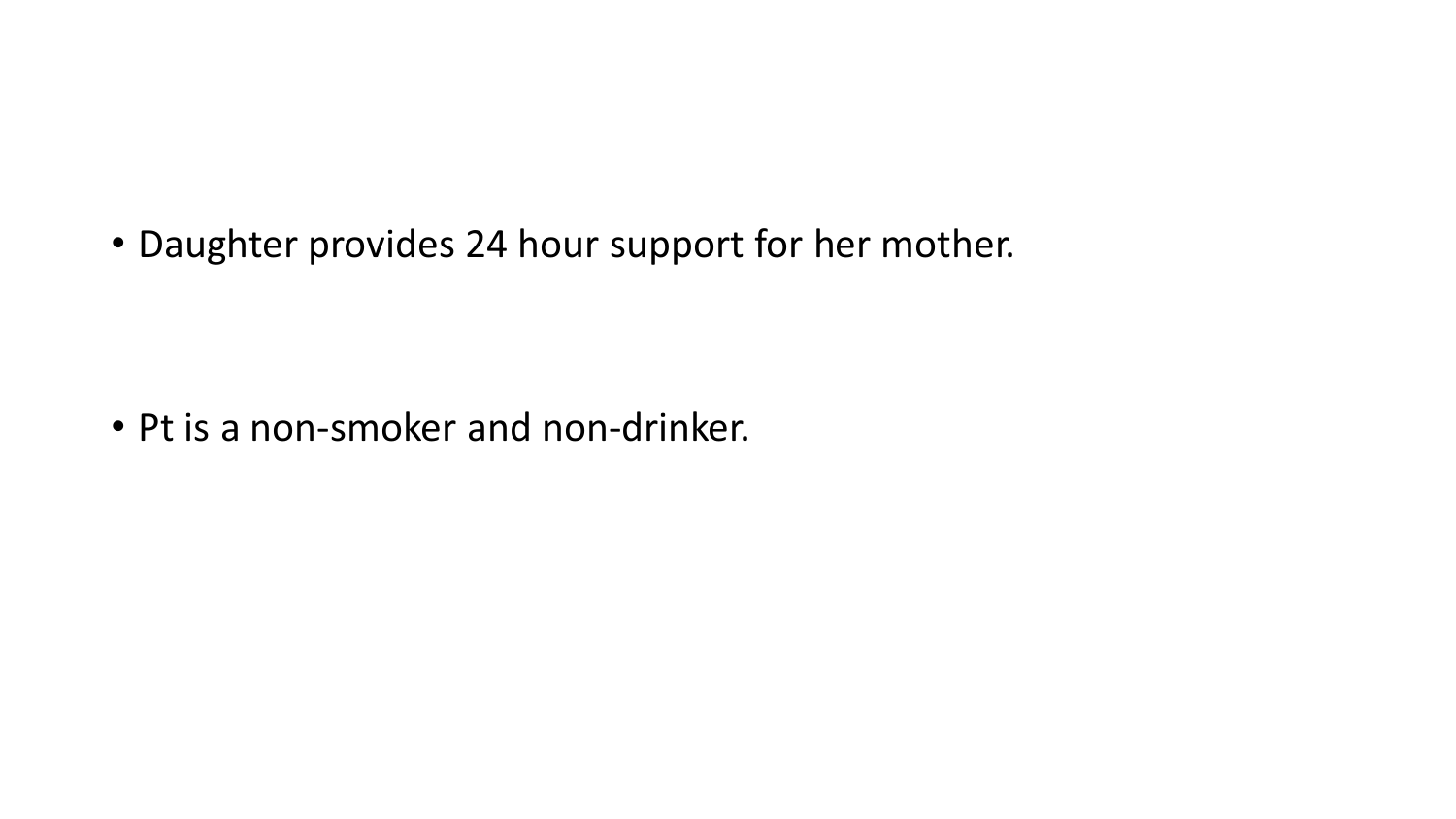#### Mental State Examination

- Appropriately dressed and well kempt.
- Polite and cooperative .

.

- Maintained good eye contact.
- Hesitant and repetitive in speech.
- Struggled to recall her history.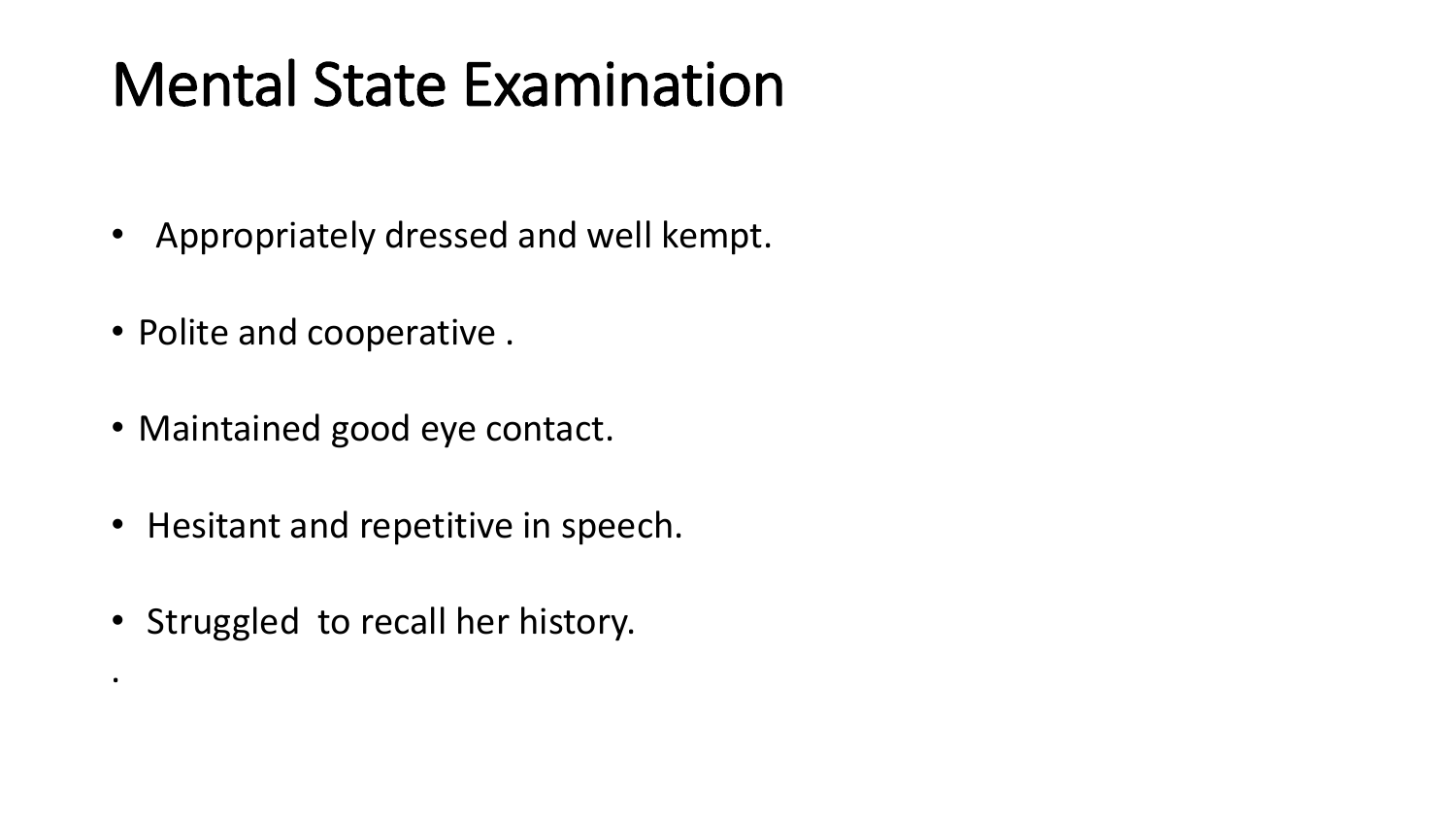#### Mental State Examination

• Her mood objectively appeared euthymic and there was no psychosis.

• She lacked insight into her cognitive impairment.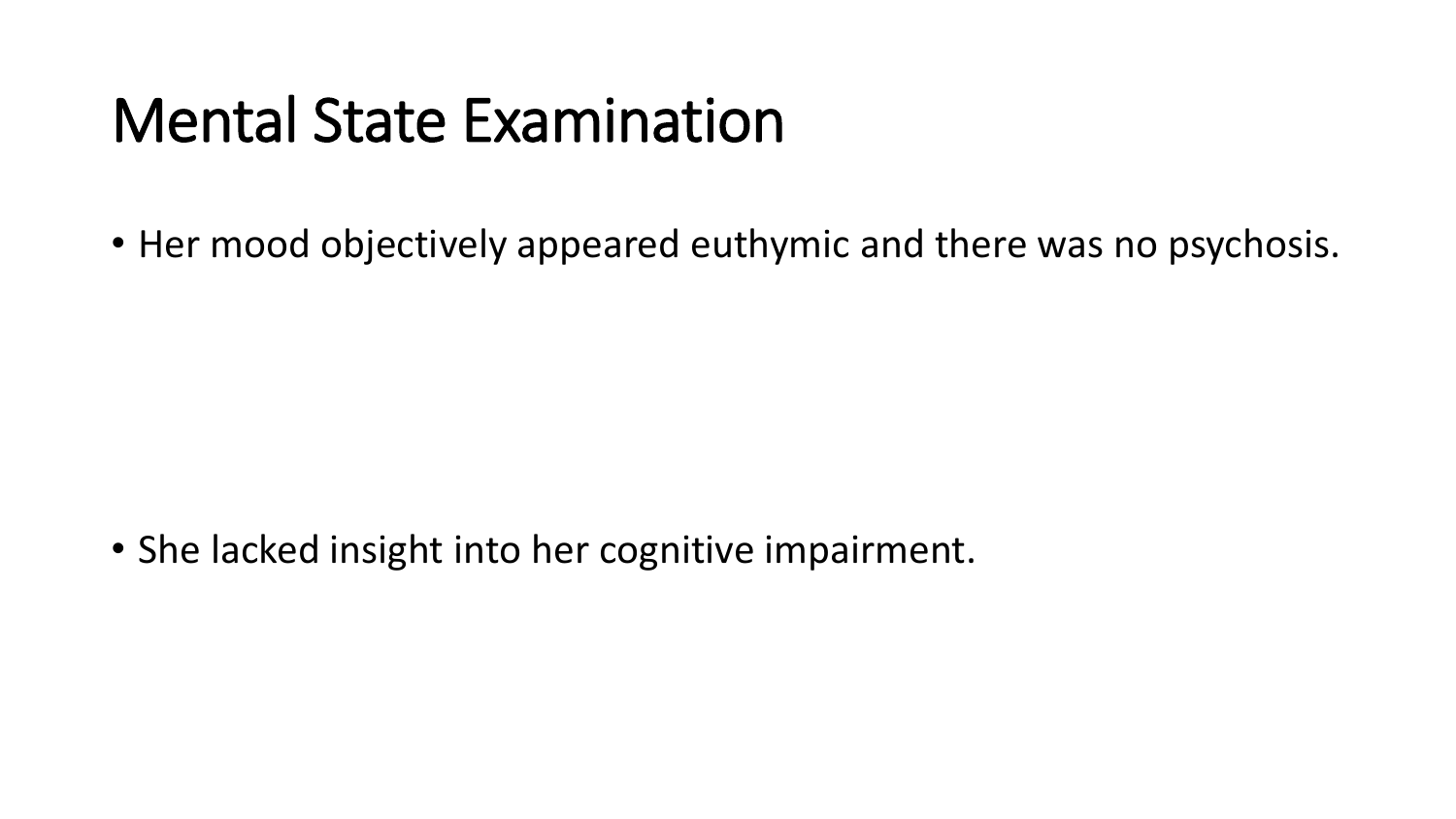#### Mental State Examination

• On recent cognitive testing scored 48/100 on an ACE III.

• Testing today and it was evident she clearly struggled in drawing a clock, concentrating, orientation and memory.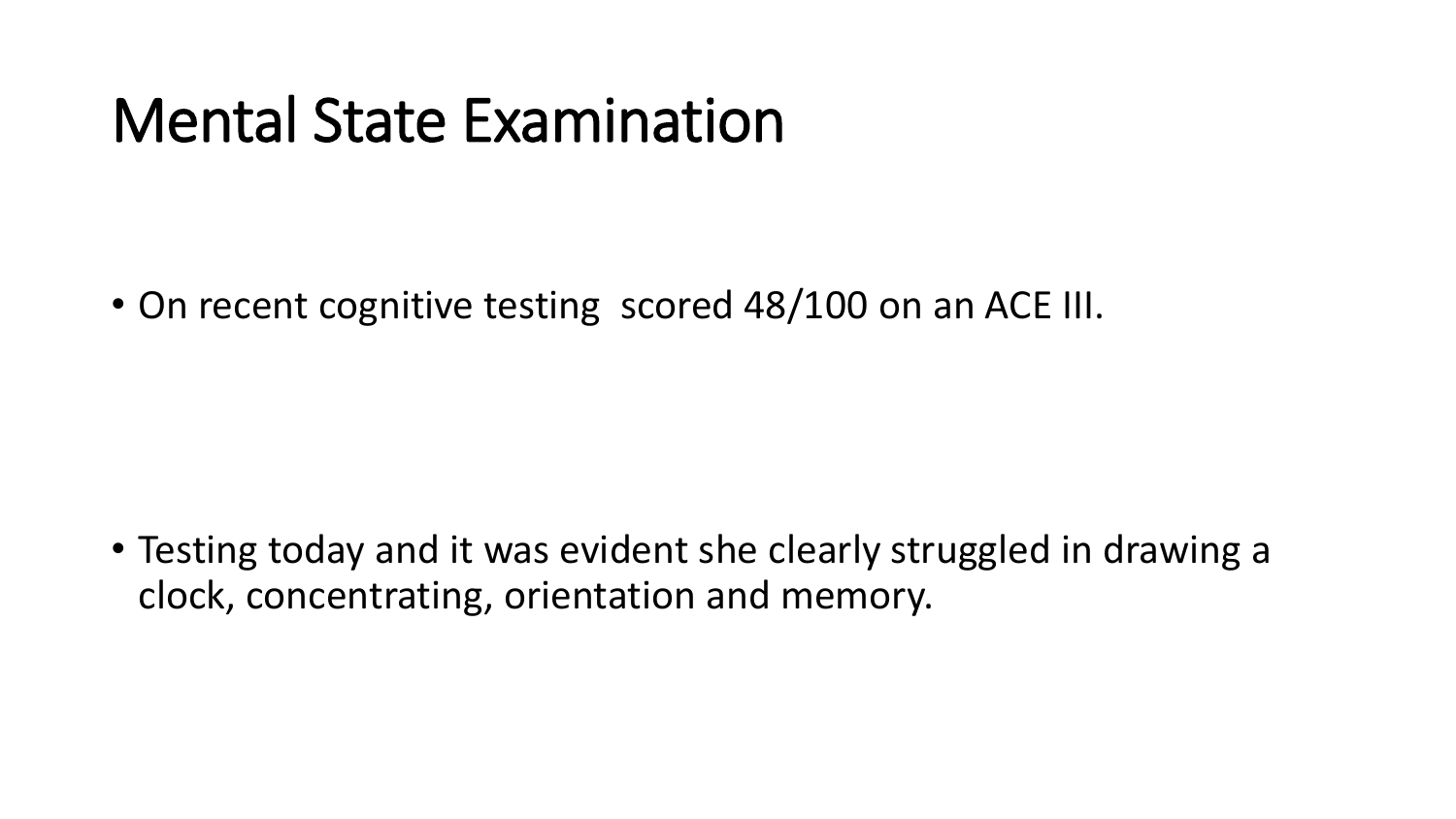- Pt lives at home .
- Her daughter comes every day to care for her.
- Over recent months she has been staying over night too.
- She is very reliant on her daughter for many activities of daily living and clearly would not be able to live independently.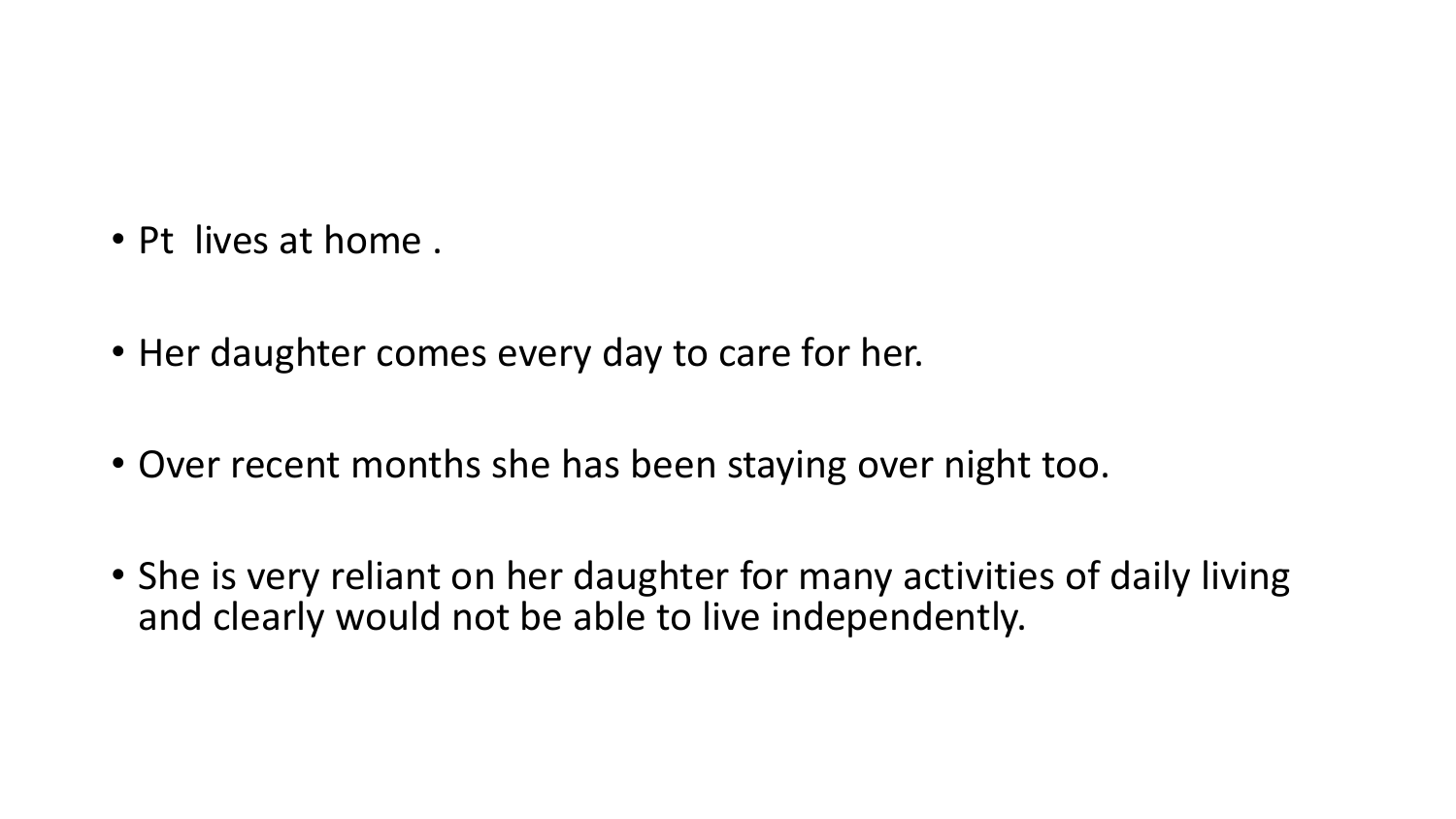#### Conclusion

• CT head showed moderate atrophy and small vessel disease .

- Impairment is likely to be primarily due to cerebrovascular disease although there may also be an element of Alzheimer's disease i.e.: a mixed type dementia.
- Diagnosis of Dementia syndrome given.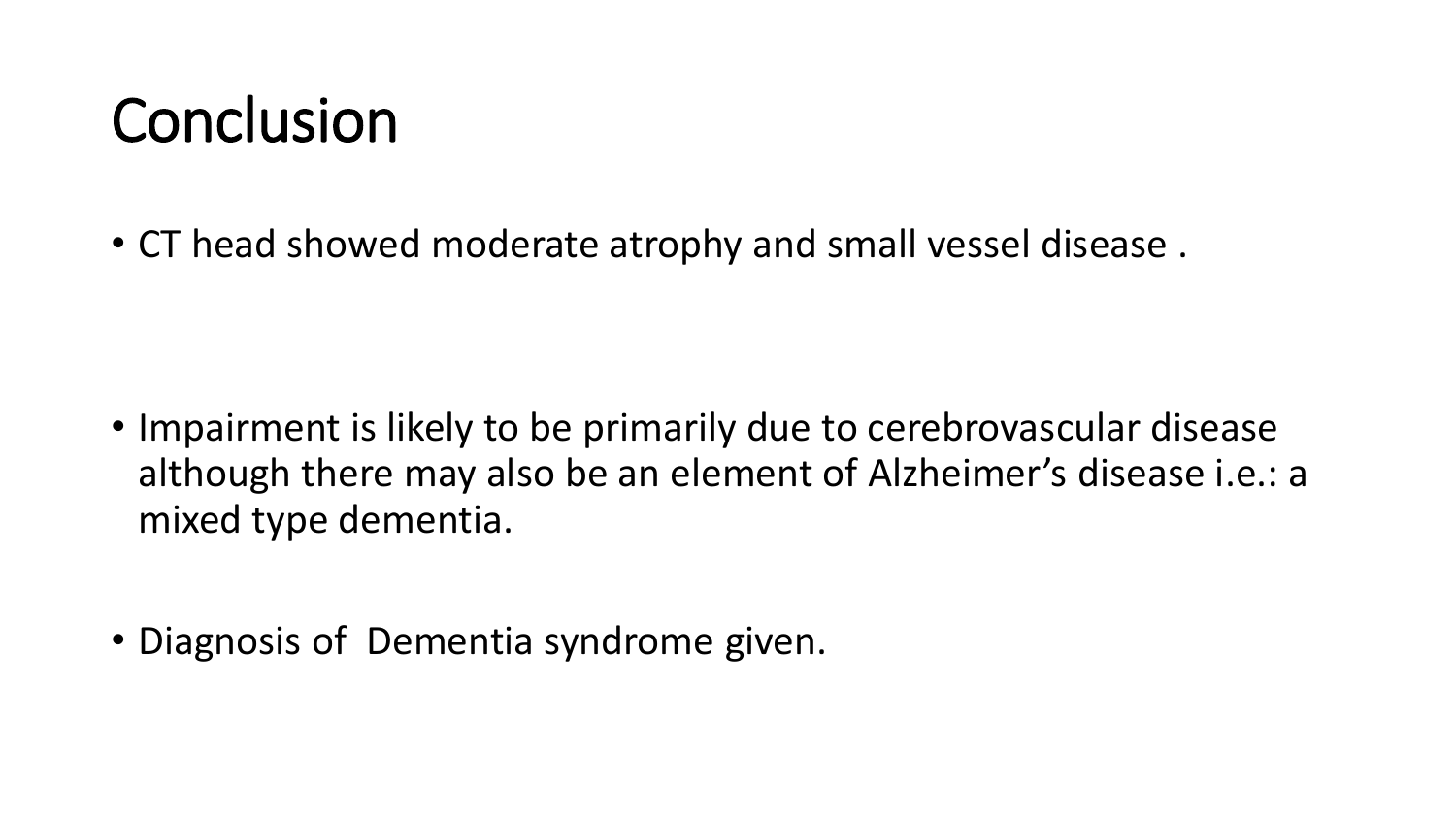# Feelings of Daughter

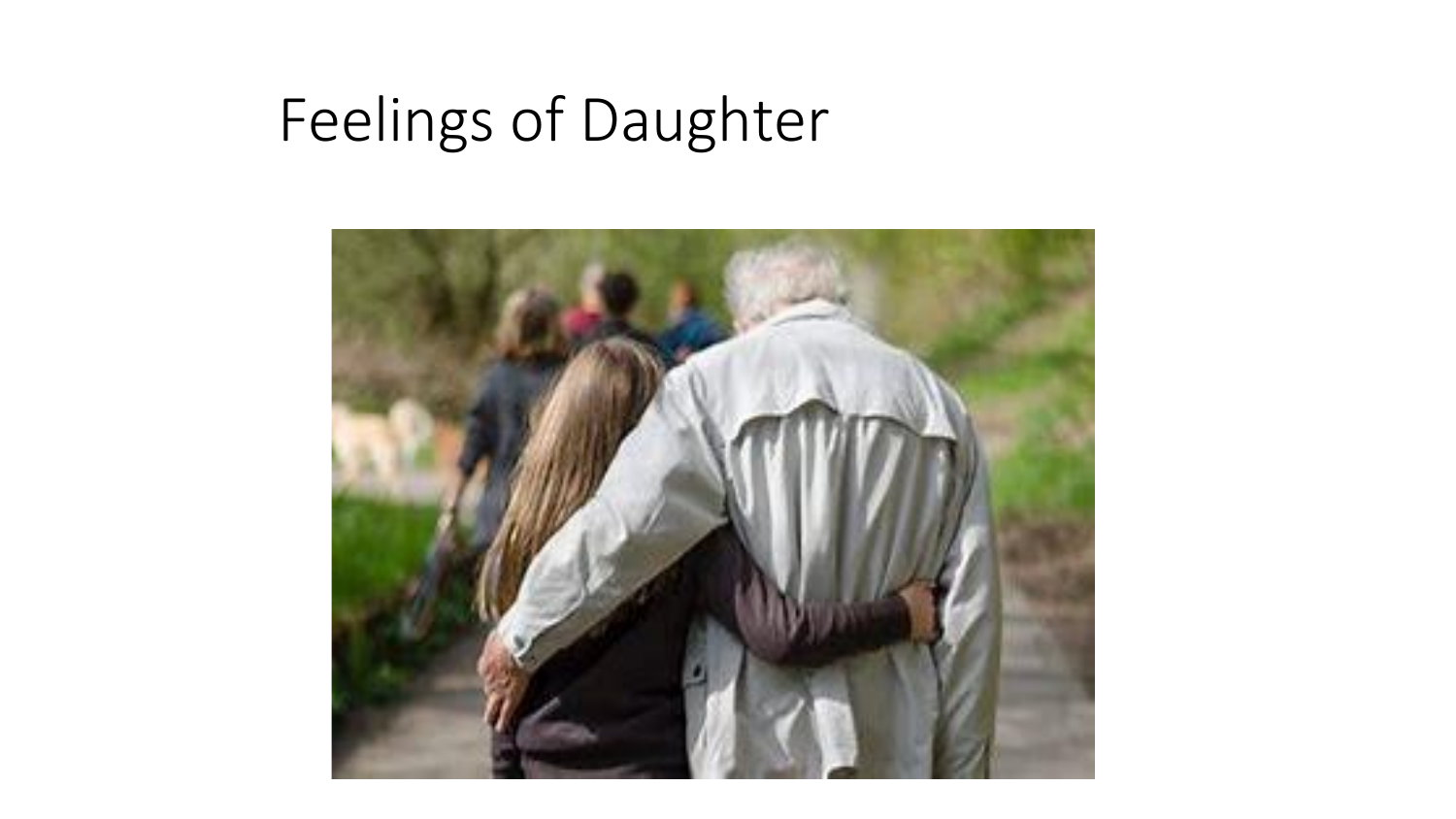# Feelings of Daughter

- Describes how her mothers personality has gone.
- The woman that she was is no longer there, but that is still her mother in front of her.
- She describes feeling bereaved.
- confused as to why she felt like this when her mother is still alive.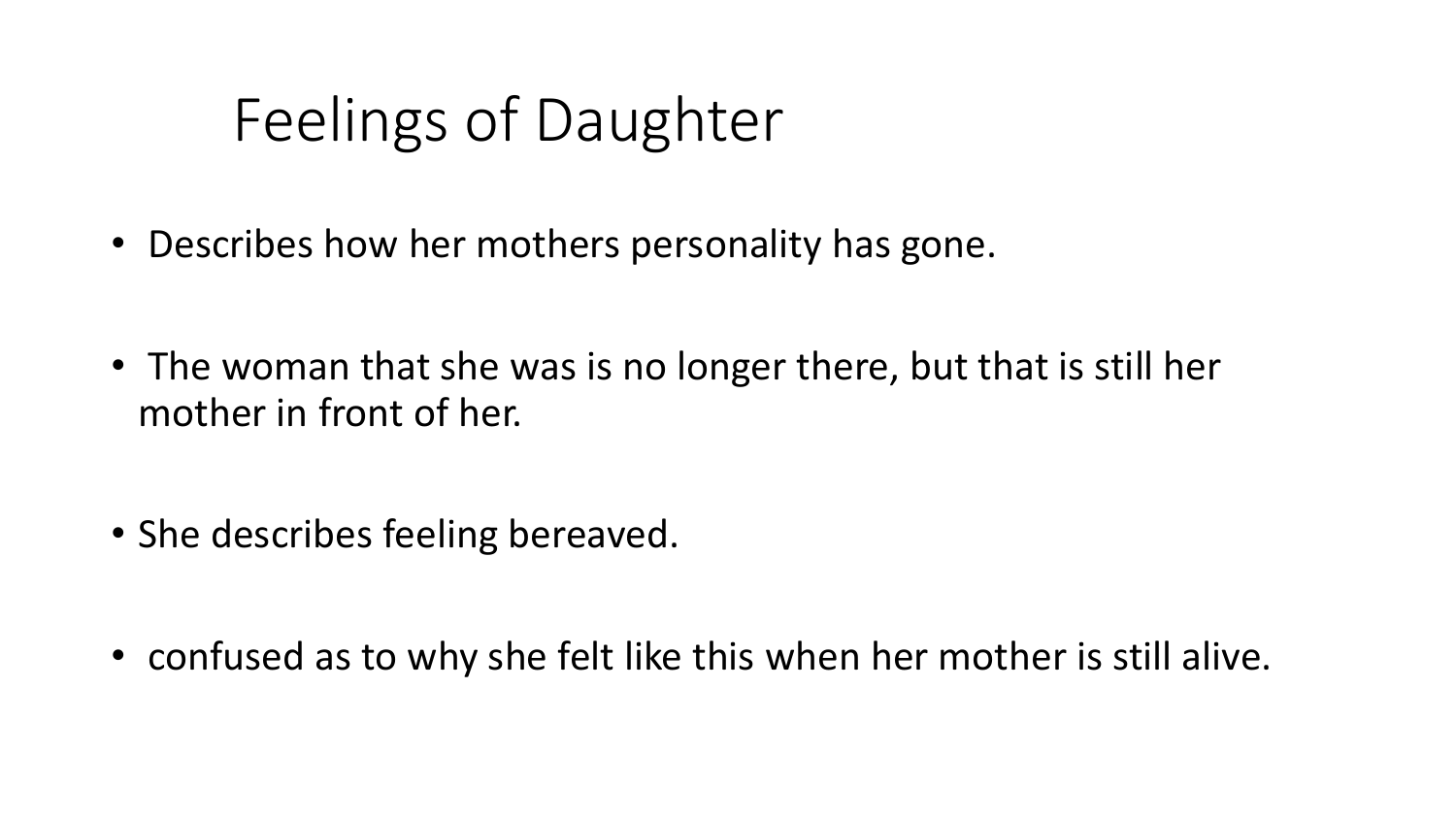#### Daughters Living Grief

- Through discussing how dementia has impacted her mother.
- She was able to see that the loss of her personality
- coupled with the knowing that her mother may continue to show decline in her Cognition let her understand that the feelings of bereavement are normal.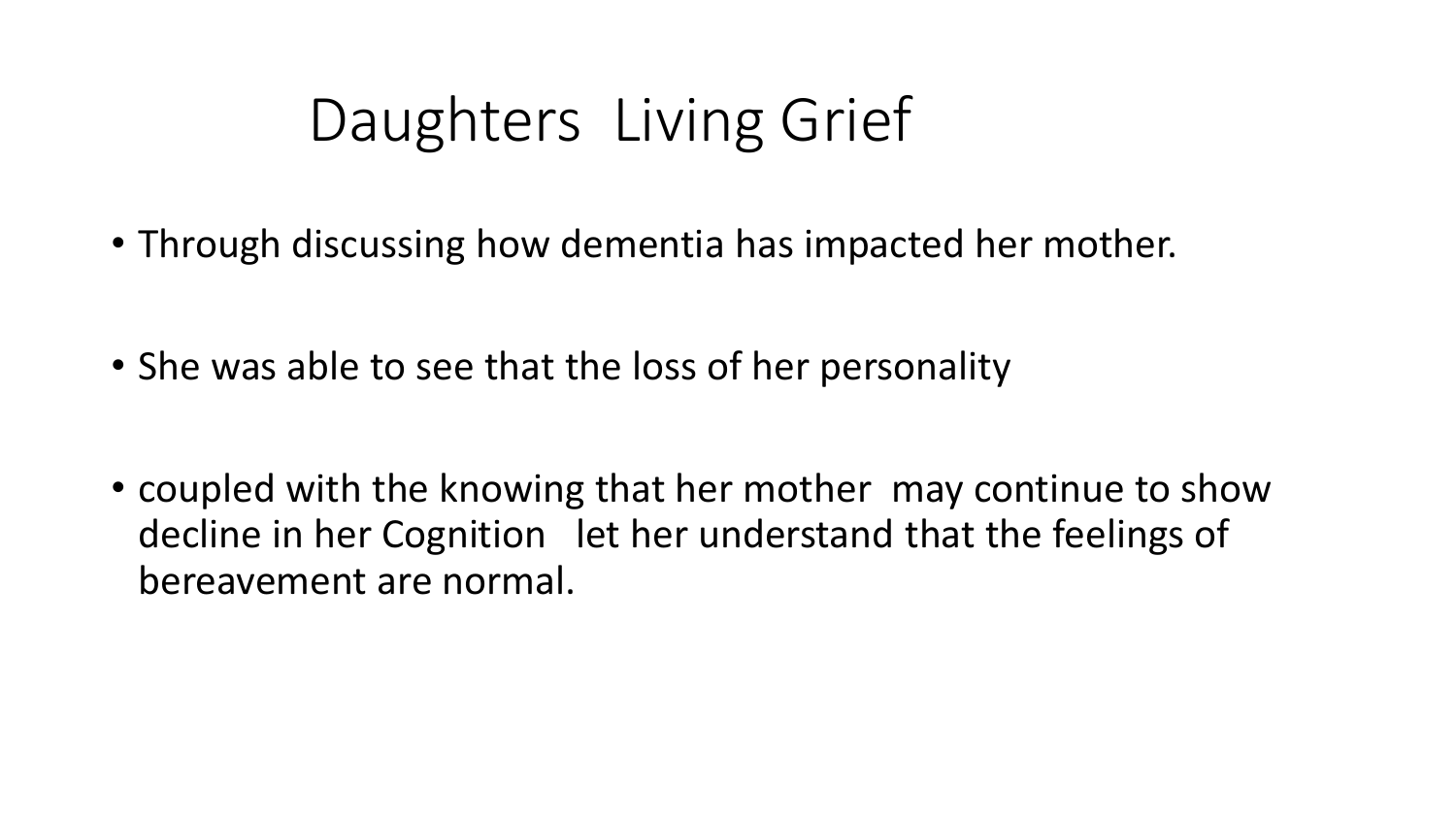#### Daughters Living Grief

- Daughter wants to look after her mum at home as long as she can.
- When distressed, she seeks reassurance and support from CPN and the diabetes nurse, who also visits regularly.
- Although they are there to support her mother, the support they provide has kept the daughter going and lets her feel valued for the job as her mothers carer.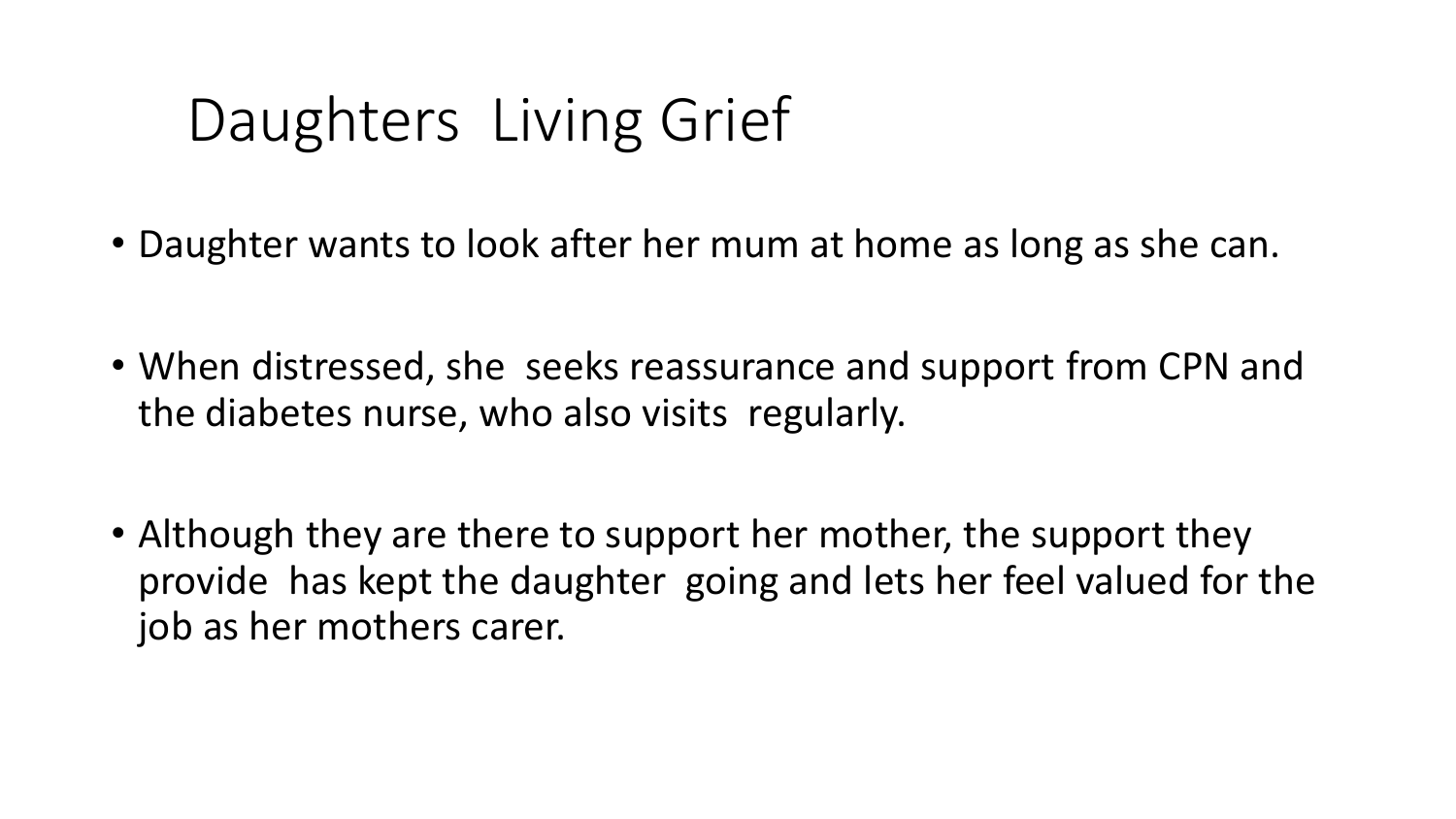#### Grief

• Grief is a universal experience and response to significant loss.

- Dementia is a unique disease process that creates an unusual situation:
- the person with dementia gradually recedes from their loved ones while still alive.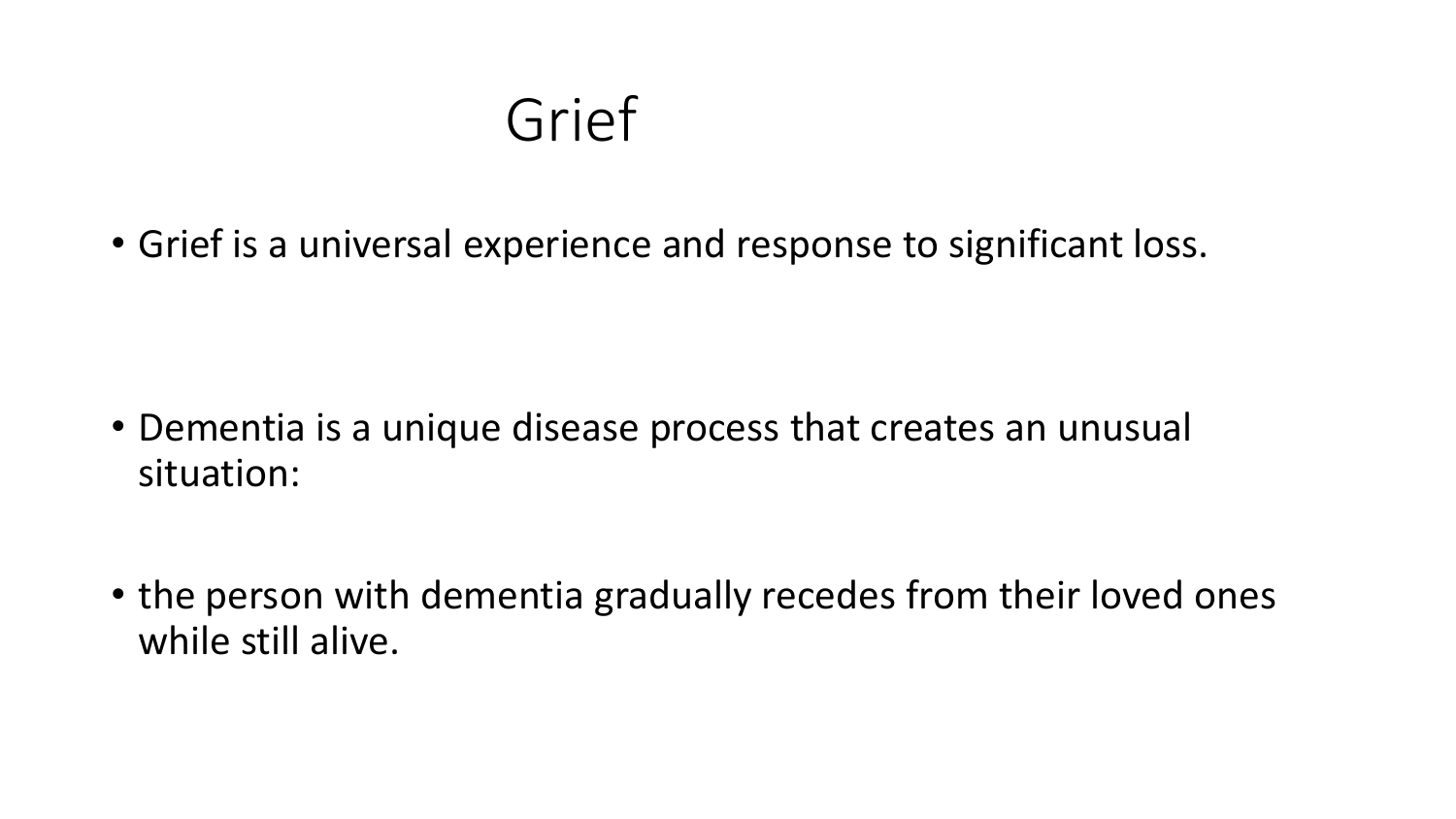• Adjustment in expectations of what you are now able to do.

• Loss of your employment, relationships, hobbies, time to yourself, identity and sense of self.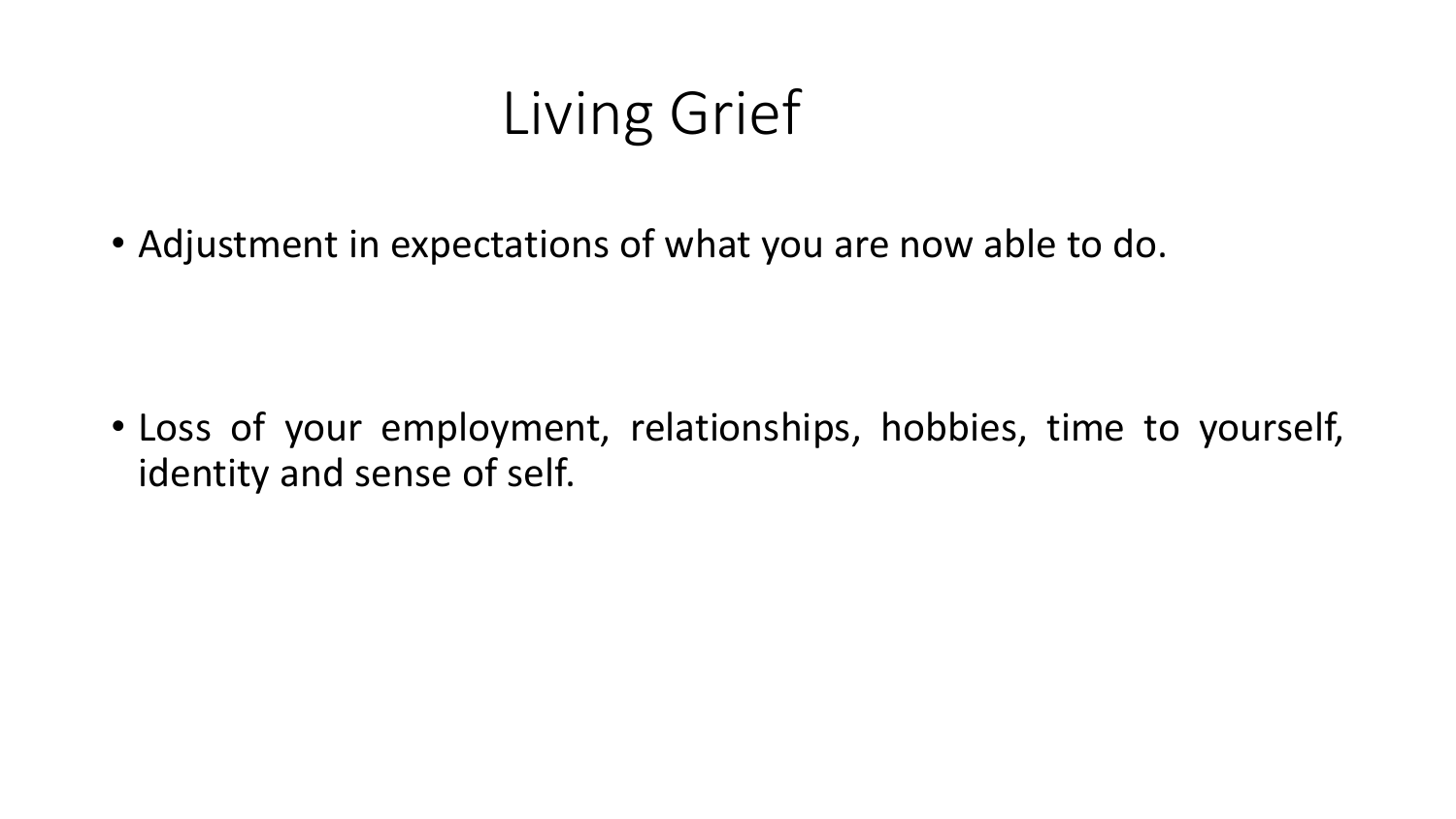Loss for the :

• Life you expected to have .

• Relationship or connection with the person.

• Life you used to have on behalf of the person with dementia.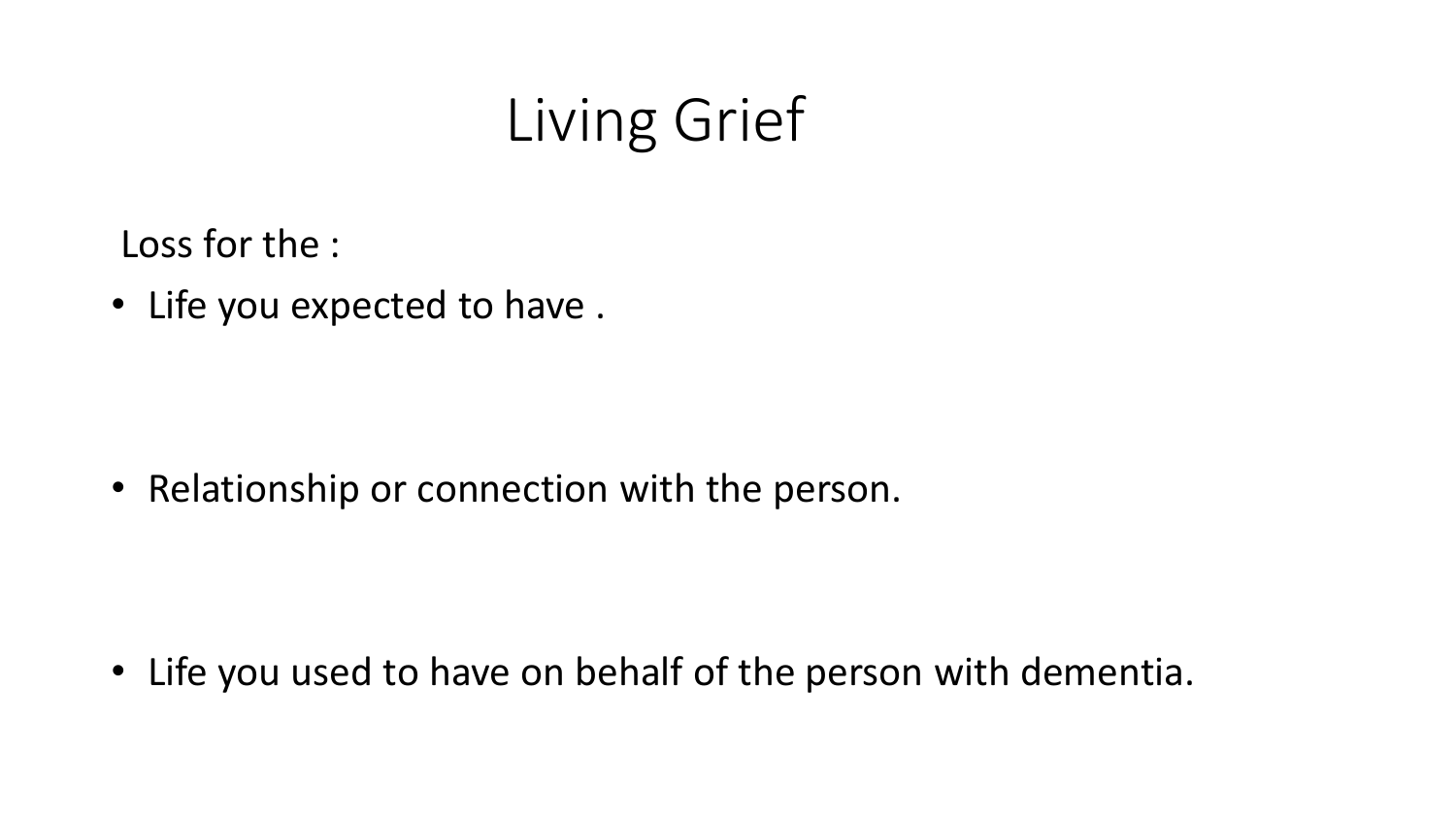• Family loses the person they loved before physical death .

• Profound physical and psychological impact on carers and those around them.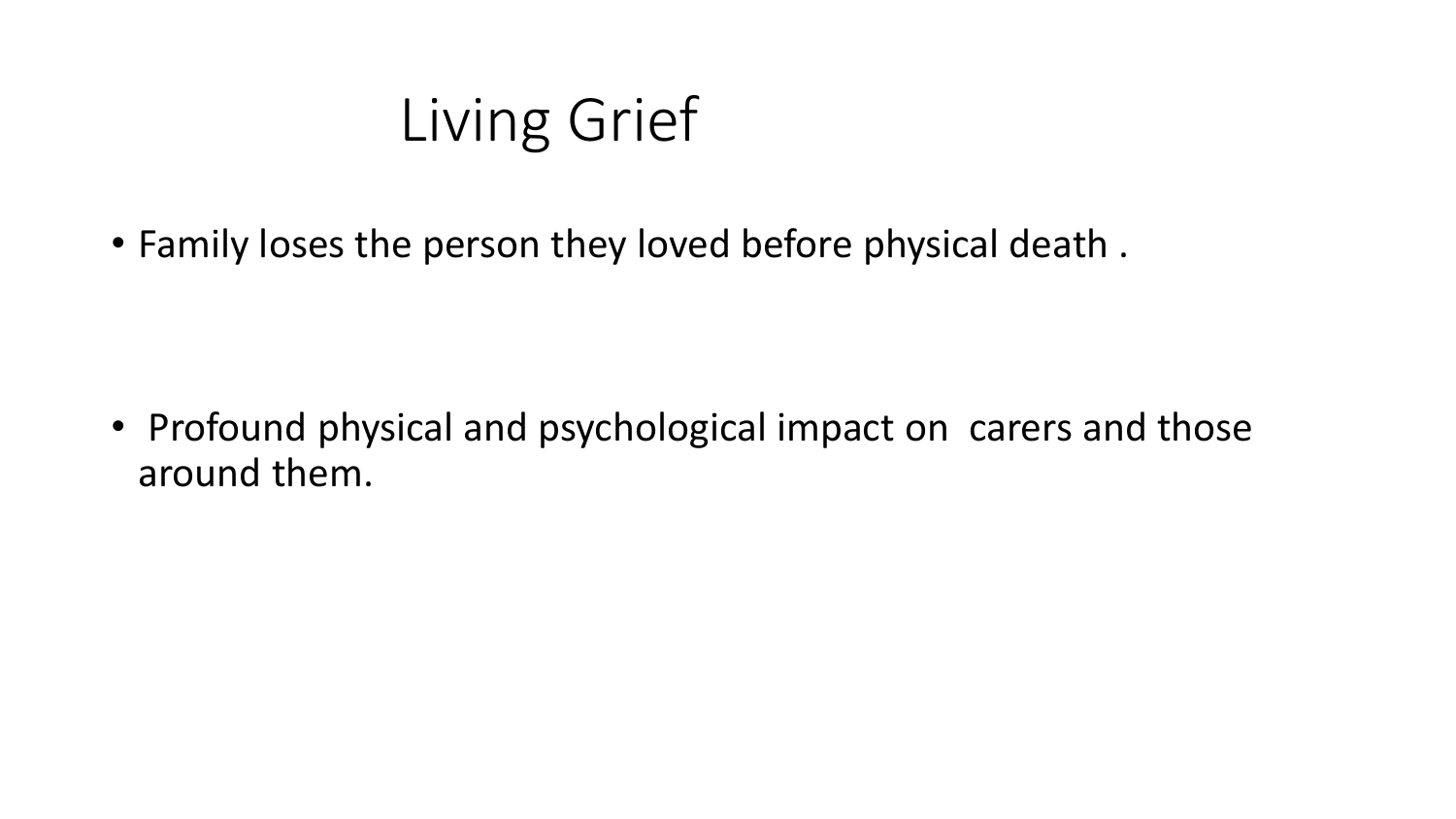- At points of transition e.g.
- when the person with dementia is admitted to hospital .
- moves into a care home.
- has a significant deterioration in their condition or symptoms.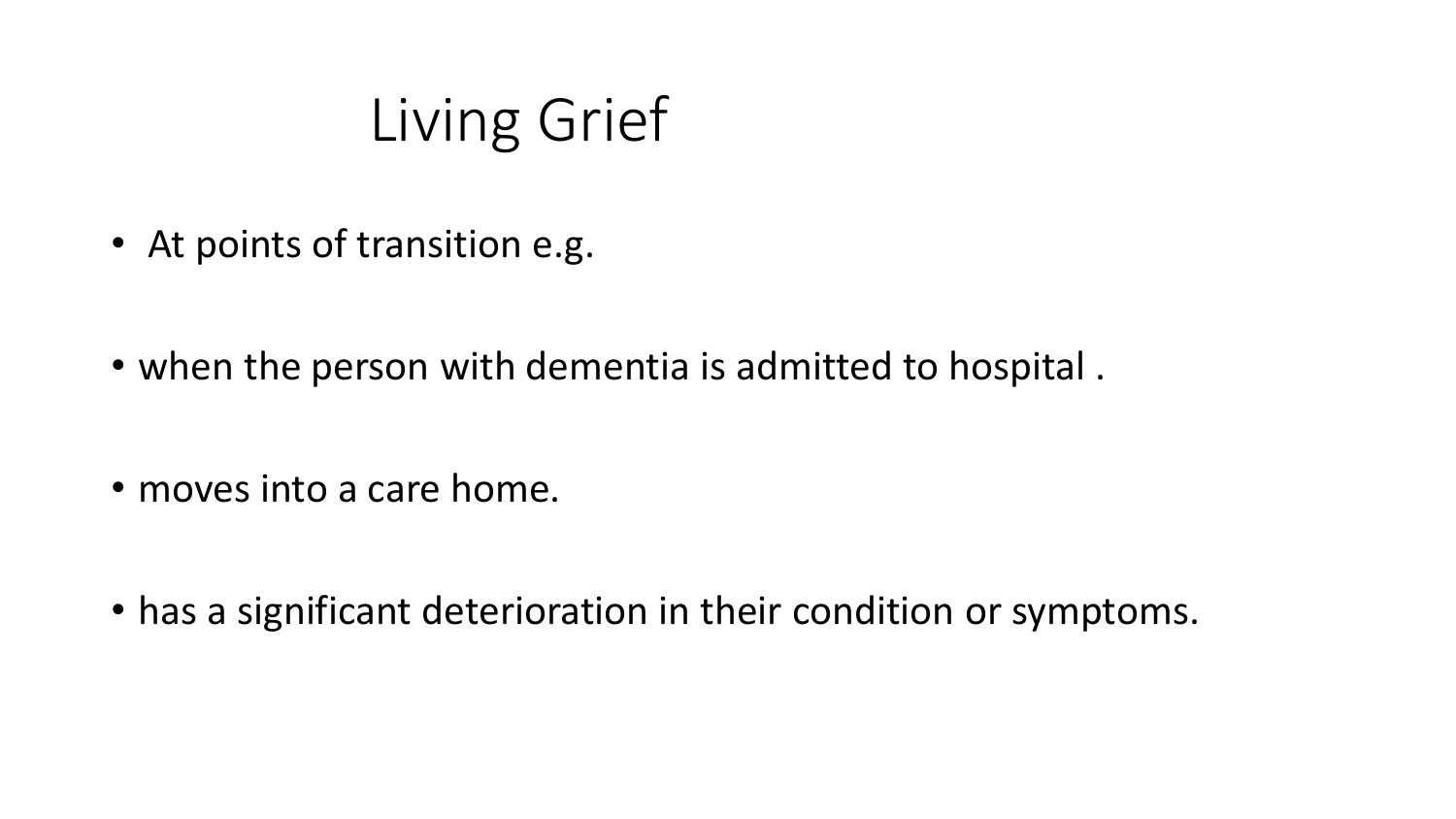#### Coping with the Dementia Grief

• Education around Dementia.

• E

• Find a community of other Alzheimer's families, in support of groups and/or online.

• Opportunity for Respite.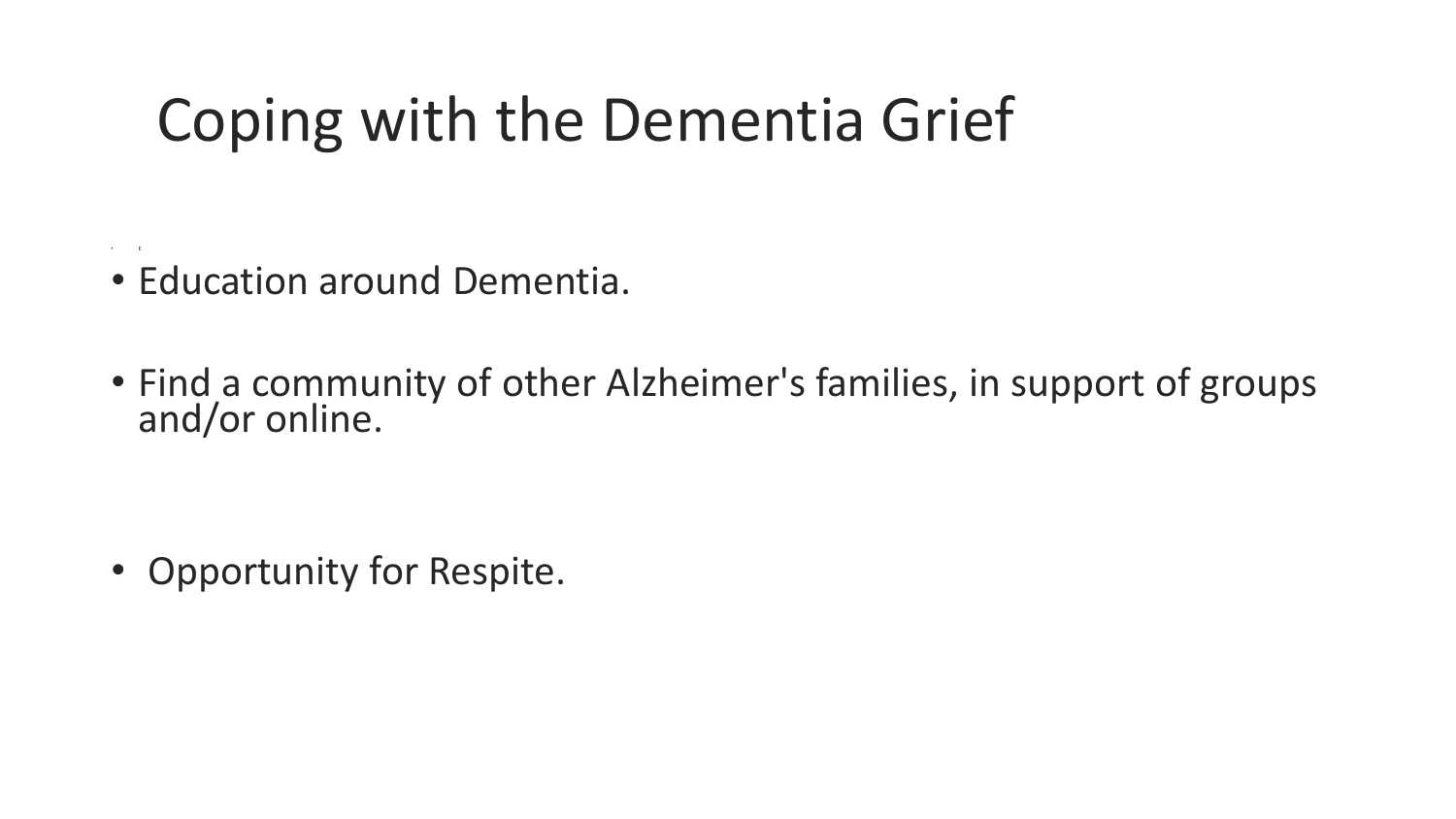#### Coping with the Dementia Grief

- Find time to mourn and grieve in your own way .
- Self nurturing ways.
- Cultivating the ability to still be present in a non Judgemental way.